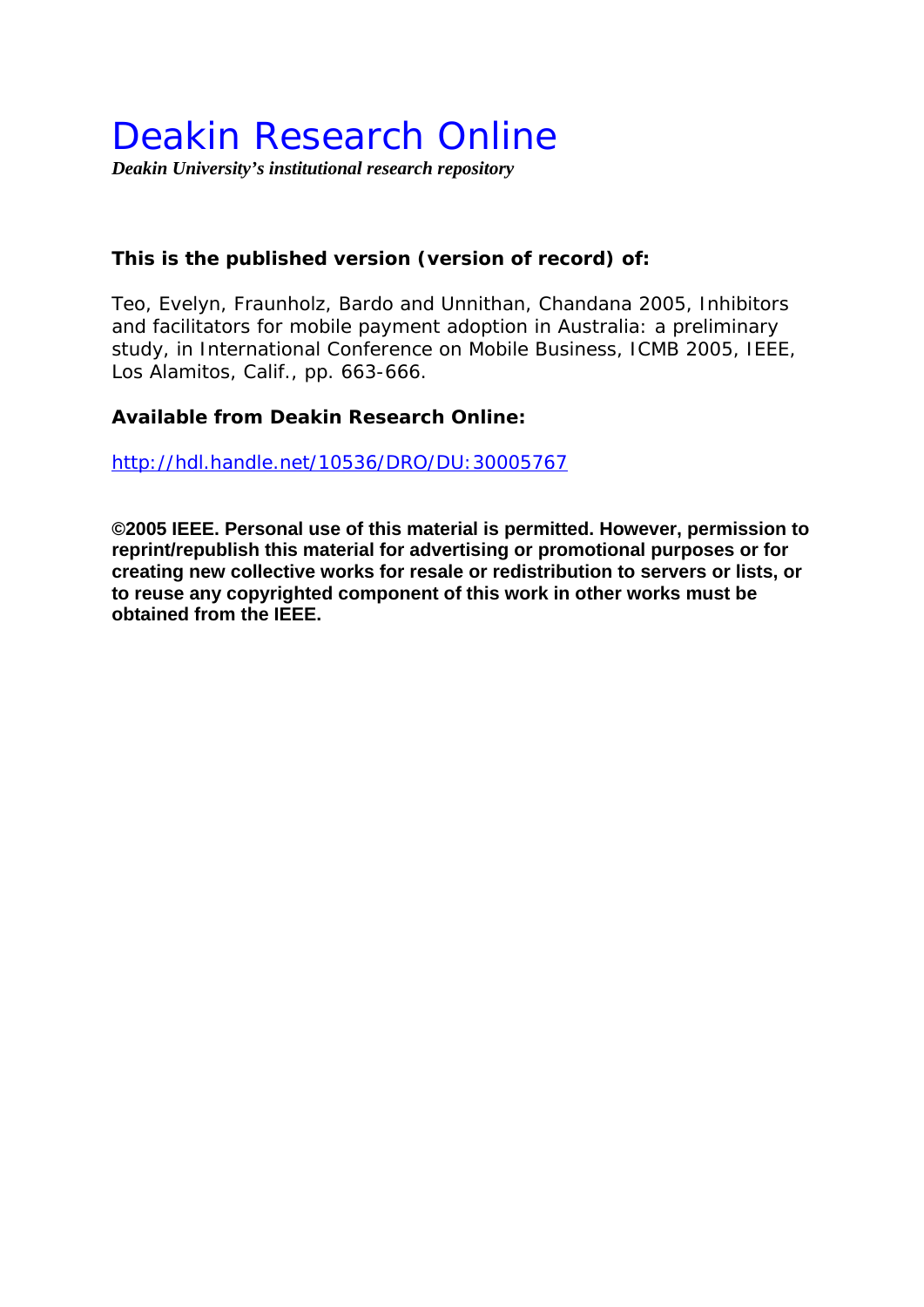# **Inhibitors and facilitators for mobile payment adoption in Australia: A preliminary study**

**Evelyn Teo**  *Deakin University* 

**Chandana Unnithan** 

*Deakin University bardo.fraunholz@deakin.edu.au*

**Bardo Fraunholz** 

*Deakin University chandana.unnithan@deakin.edu.au*

### **Abstract**

*With the seamless diffusion and acceptance of mobile phones into people's everyday life as trusted communication devices, businesses have begun exploring their potential as payment devices. In this paper, we report on the findings from a pioneering study conducted in Australia, which explored inhibitors and facilitators in the adoption of mobile phones as payment devices.* 

### **1. Introduction**

Recent reports have consistently reflected the rising uptake of mobile phones around the globe [1]. As of 2003, the International Telecommunication Union statistics indicated a total of 1,340,667,000 mobile subscribers across the globe [2].

In Australia, the Age newspaper reported in April 2004 that nearly every Australian has a mobile phone [1]. Early 2005, the mobile phone penetration percentage was 76.6%, with a subscriber base of 15,621,000 [2].

Combining these facts, there is tremendous potential in expanding the mobile phones from communication to payment devices. Often, people forget to carry cash, but have their mobile phones as a means of communication. Mobile payment method evolved from this habit [3].

Our study was set and conducted in this premise, in Australia, to identify inhibitors and facilitators for mobile payments. In this paper, a brief attempt has been made to define mobile payments, stakeholders, inhibitors and facilitators. Subsequently, we present our study and findings, which has been conducted essentially from a merchant viewpoint.

## **2. Mobile Payments**

A mobile payment system is defined as a method of payment that requires or enables the use of a device to conduct financial transactions [4]. Most importantly, "mobile payments enable immediate payment anytime and any location" [5]. This allows great flexibility and creativity for businesses to increase their volume of transactions and offer customers more ways of making payments.

### **2.1 Stakeholders**

For a mobile payment method to be successful, different players within the industry have to participate in the payment process [4]. Although not mutually exclusive, many authors [6, 7, 8, 9] listed players which are consolidated into the model below.



**Figure 1. Stakeholders/Players in the Mobile Payment Market** 

Customers are the key to acceptance and adoption of any payment method including mobile payments [6]. Merchants need to make this method available and stimulate market growth. If consumers and merchants widely adopt payment via mobile phones then the network operators increase their revenue [9] as they have a broad customer base and built relationships. Mobile Phone Manufacturers build and stimulate

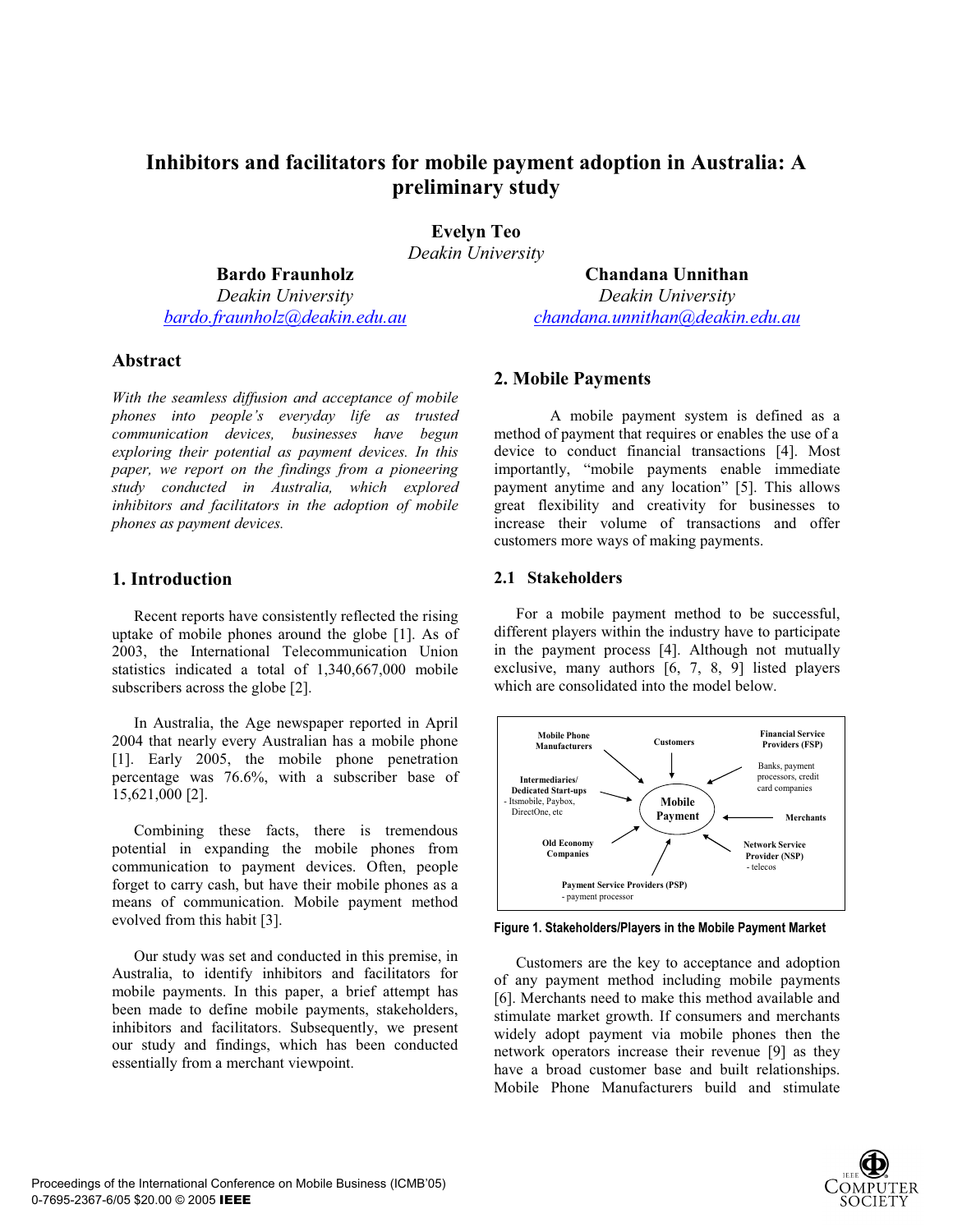demand for mobile phones equipped with secure platforms. Intermediaries/Dedicated Start-Ups are a new set of stakeholders within the mobile payment domain who are payment or content providers [9]. Payment service providers cover varying parts of the payment process, such as credit check, clearing and settlement [10]. Financial Service Providers (FSPs) include international banks and credit card companies who possess a worldwide network and proven billing/charging systems [4].

#### **2.2 Inhibitors and Facilitators**

Challenges arise from understanding consumer requirements, measurable service quality, service ubiquity, adoption of multiple standards, and costeffective secure payment services [7]. Forrester Research identifies three major inhibitors such as lack of consumer trust, partnerships struggling over the term of their collaboration and a lack of a standardized user-friendly infrastructure. Others, point to device/network limitations, maturity of payment solutions, customer indifference, disparate technology standards, security, pricing, user comfort level, and fulfilment issues [11, 12].

| <b>OBSTACLE</b>             | PHONE (%) | <b>PDA (%)</b> |
|-----------------------------|-----------|----------------|
| <b>Credit card security</b> | 52        |                |
| Fear of "klunky"            | 35        | 31             |
| user experience             |           |                |
| Don't understand            | 16        | 16             |
| how it works                |           |                |
| Never heard of it           | 10        | 12             |
| before                      |           |                |
| <b>Other</b>                |           | 13             |

Although research suggested that mobile payments will only begin to show significant adoption after 2006 [11], results of the Mobinet study suggests that companies need to quickly provide mobile cash capabilities before consumer interest wanes [14]. The Mobey Forum [13] divided success factors into four principal categories as in table 2.

|  | Table 2. Facilitators in mobile payments |  |  |
|--|------------------------------------------|--|--|
|--|------------------------------------------|--|--|

| <b>Customer</b><br>proposition | Convenient user experience<br>Freedom to choose bank, operator and<br>handset, and change them independently<br>of each other<br>Wide acceptance and mass market<br>penetration |
|--------------------------------|---------------------------------------------------------------------------------------------------------------------------------------------------------------------------------|
|                                | Customer habituation<br>Technical and perceived security                                                                                                                        |

| <b>Business</b><br><b>Priorities</b> | The service proposition has to offer value<br>for all the relevant parties<br>Business processes of different players<br>have to remain independent of each other<br>Solutions need to scale across all financial<br>opportunities                                                                                                                                                  |
|--------------------------------------|-------------------------------------------------------------------------------------------------------------------------------------------------------------------------------------------------------------------------------------------------------------------------------------------------------------------------------------------------------------------------------------|
| <b>Technical</b><br><b>Issues</b>    | Open and non-proprietary technologies<br>have to be used seamlessly, so as not to<br>incur expensive license fee<br>Existing standards and solutions should<br>be used, where possible<br>Technological solutions have to enable<br>independence between banks, operators<br>and mobile phones<br>End-to-end security, authentication and<br>non repudiation have to be guaranteed. |
| Implementation<br>Issues             | Costs to banks, merchants, consumers<br>need to be relatively low<br>Time-to-market                                                                                                                                                                                                                                                                                                 |

#### **2. 3 Mobile Payment Trials in Australia**

Mobile payment trials were successful in Australia but are still probationary. There has been two trials in Australia, conducted by Telstra, limited to its post paid subscribers only. The 'Dial a Coke' service which allows customers to buy a drink without change from specific machines and the parking scheme that allows payment via mobile phone [15, 16]. And since January 2004, the mPARK scheme, of North Sydney Council enables motorists in the area to pay for on-street parking using their mobile phones on any mobile network.

#### **3. Research Methodology**

An interpretive epistemology was chosen for this study as it adopted a practical orientation [17]. The semi structured interview method to collect data enabled the flexibility to probe on the leads provided by individual participants, to elicit further meaning. In order to achieve a representative sampling size, businesses, typically dealing with small amount cash transactions valuing between AUD 1 to AUD were randomly selected. It is critical however, to note that results from this research are not exhaustive, rather is indicative. Information gathered through interviews has a certain bias due to the unique way in which each business conducts itself. The meaning condensation method in conjunction with successive approximation was used to synthesize the information.

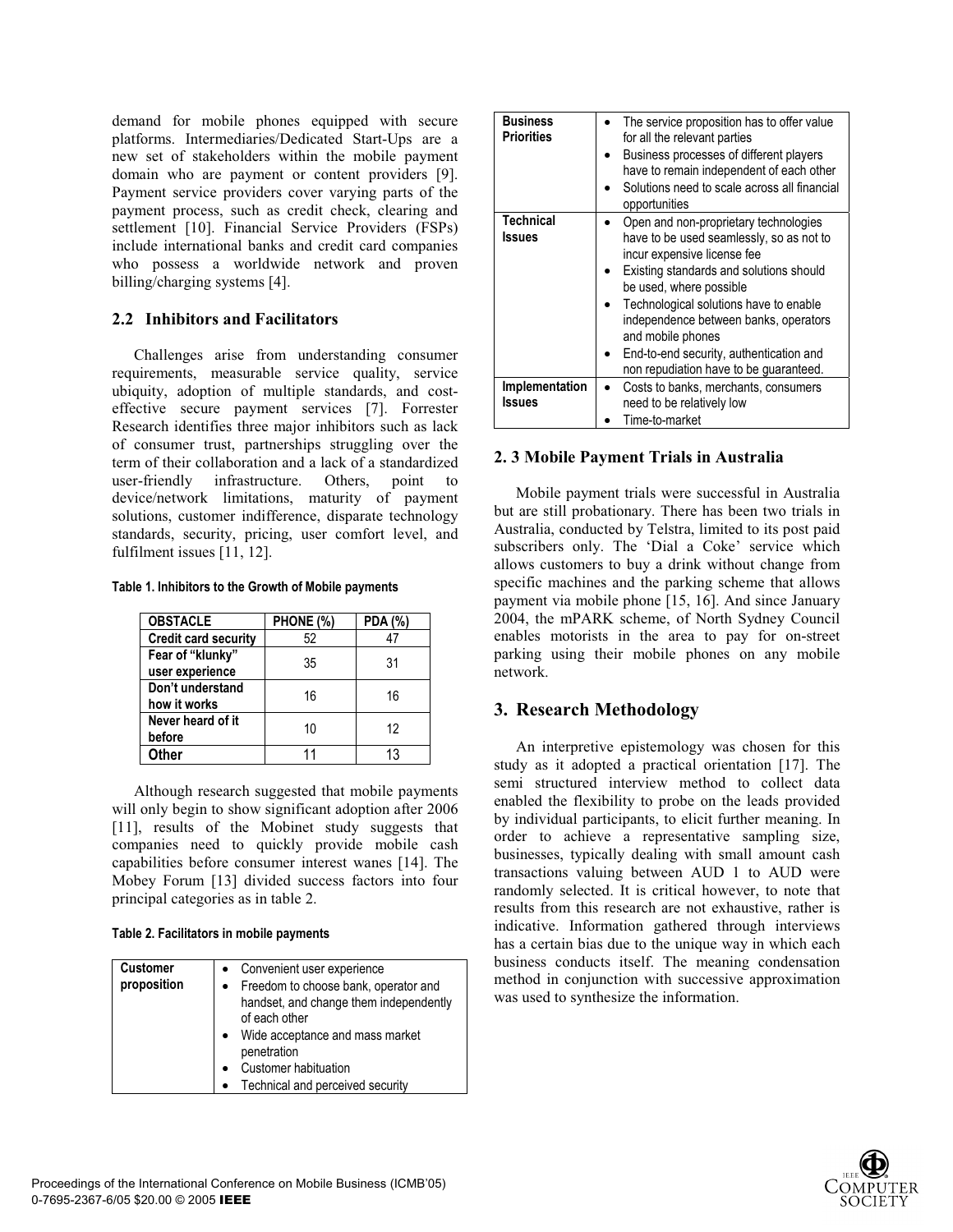#### **4. Discussion of Findings**

The businesses interviewed could be classified into three categories: unaware/ uninterested; trialled/abandoned; and successful/ continuing.

The first category of businesses had vague awareness regarding mobile payments from the publicity campaigns of dial-a-coke or mParking. They preferred cash transactions, with some preferring only coins. Apart from the inconvenience of obtaining and counting coins, the businesses had the advantage of not having debtors, and enabling quick turnover time for customers, especially during peak hours such as lunch time. For these businesses, to consider a new payment method, there should essentially be two criteria: viable business opportunity and customer demand.

For the first criteria, we considered the rates at which various banks charge these businesses for servicing their current payment methods. For EFTPOS service AUD 19.60 monthly subscription with 0.99% commission per transaction; for credit cards AUD 27.00 monthly subscription with 3.1% commission and for debit cards 1.7% commission were charged. This group was willing to consider mobile payments, if the service charges were similar to EFTPOS, as it offers an additional facility to customers. This brings in the second dimension i.e. customer demand. Some customers have expressed a desire to mobile payments in place and the businesses are open for considering this demand. Nevertheless, they had an allocated budget between AUD 1000 to AUD 2000, as most of them were standalone fixed stores. And it added to their overheads. In addition to service charges incurred payable to the bank, there would be an additional charge of A33 $\ell$  - 55 $\ell$ , per phone call, to be paid to the network operator, in case of mobile payments. As the businesses were not willing to absorb this cost, it would be passed on to the customer – which in turn might have adverse effect.

The group in the trialled/abandoned category of businesses, were motivated by the increased usage of mobile phones. They believed in impulse purchases driving up their market share and therefore, not losing them. If customers do not carry sufficient cash, the sale may be lost which may not be the case if there is a mobile payment option, as people do carry mobile phones. Despite the enthusiasm however, this group had abandoned mobile payments.

These businesses had high set up, implementation and ongoing costs. First, they had allocated a budget of AUD 10,000 to AUD 15,000 for mobile payment trials. However, the number of trial machines planned or implemented often represented less than one percent

of the total number of machines. For example, a business which had about 78 trial machines had them distributed among Sydney, Melbourne, South Australia, Western Australia and Queensland. This spread did not constitute a fair trial. Increasing the number of machines would mean additional investment which these businesses did not budget for. AUD 600 had to be paid for attaching mobile payment units to each machine, for implementation. In addition, they were charged at 8% per transaction and paid AUD 25 per month, per machine to a third party business for hosting their software programs for mobile payments.

A major inhibitor was the telecommunication provider, Telstra which was the only operator who could be involved in trials. It restricted participation in mobile payment trials only to its post paid customers. Prepaid SIM cards were termed as complex to handle, the actual reason being that these were sold through agents who collected commission, thereby decreasing its profit. In addition, only 1900 numbers which incur premium charges were allowed to be used. The cycle of reimbursement of sales from Telstra (30 days) was too long, putting financial strain on the businesses. Subsequently, Telstra wants to pull out of the trials due to increasing cost of churning out longer itemised bills. In summary, the operator has been quoted to be unfair, non cooperative and difficult. The perceived increase in customers which drove these businesses is now lost. The limit of AUD 20 cap per month on mobile payment trials imposed on all accounts to reduce risk and prevent fraud, neither encouraged consumers to spend more nor was able to foster the culture of mobile payments. These businesses are also worried about Bill Shock i.e. negative reaction of customers due to higher mobile phone bills, due to purchases made with phones.

From another perspective, these businesses were reasonably mid sized offering cash transactions ranging from AUD 1 to AUD 15. The additional cost of A33 $\mathcal{E}$  - 55 $\mathcal{E}$ , which was often making up 20% of the transaction (as the volume of transactions were between AUD 1 to AUD 2) passed on to the consumer due to unwillingness to absorb this by the businesses, was set to have adverse effect. In addition to these inhibitors, there is industry feedback that mobile payments do not justify high set up, implementation and ongoing costs. With several methods already competing for funds, and low uptake rate of 3% not providing a financial viability (as in many cases coin or cash procedure needs to continue) – these businesses have abandoned the mobile payment trials.

The third group of businesses categorised as successful/continuing had implemented trials and upgraded their mobile payment methods using